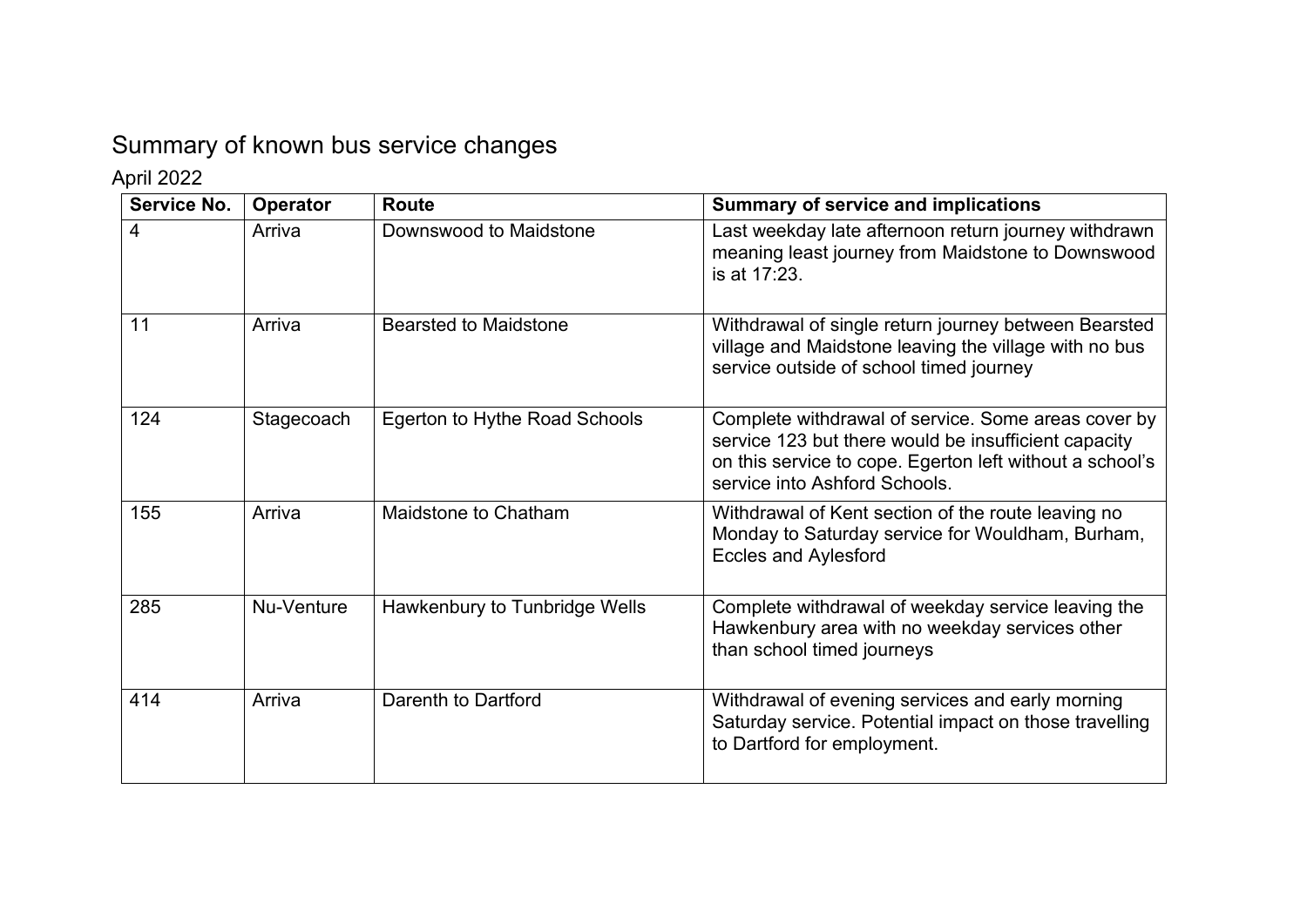| 423        | Arriva     | New Ash Green to Dartford       | Major reduction in weekday journeys, meaning last<br>journey from New Ash Green is 13:50 and last return<br>from Dartford is at 15:59.                                                                                                          |
|------------|------------|---------------------------------|-------------------------------------------------------------------------------------------------------------------------------------------------------------------------------------------------------------------------------------------------|
| 455        | Arriva     | Singlewell to Gravesend         | Complete withdrawal of Monday to Saturday service<br>leaving areas of Singlewell with no bus service                                                                                                                                            |
| 477        | Arriva     | Orpington to Bluewater          | Service to terminate in Dartford and no longer serve<br>Darenth Hospital nor Bluewater. Sunday service<br>between Swanley and Bluewater withdrawn<br>completely.                                                                                |
| 517        | Stagecoach | Hythe Road Schools - Knole Lane | Withdraw the 15:15 from Hythe Road due to low<br>usage. The 15:45 departure remains<br>unchanged. May present a capacity issue especially if<br>numbers recover post covid.                                                                     |
| 666        | Stagecoach | Ashford to Faversham            | Sunday and Bank Holiday journeys withdrawn as this<br>interworks with route G. This is the commercial part of<br>the 666 Monday to Saturday is tendered and will<br>remain.                                                                     |
| 925        | Stagecoach | Stanhope - St Anselms School    | Completely withdrawn. There are some alternative<br>services from Ashford to Canterbury Schools such as<br>service 1, however these would operate from Town<br>Centre and not from Stanhope and there is a question<br>over available capacity. |
| <b>15S</b> | Stagecoach | Wye to Towers School            | Complete withdrawal of service. Impact ability for<br>children to access educations from<br>Wye/Hastingleigh/Bodsham/Brabourne as no<br>alternative.                                                                                            |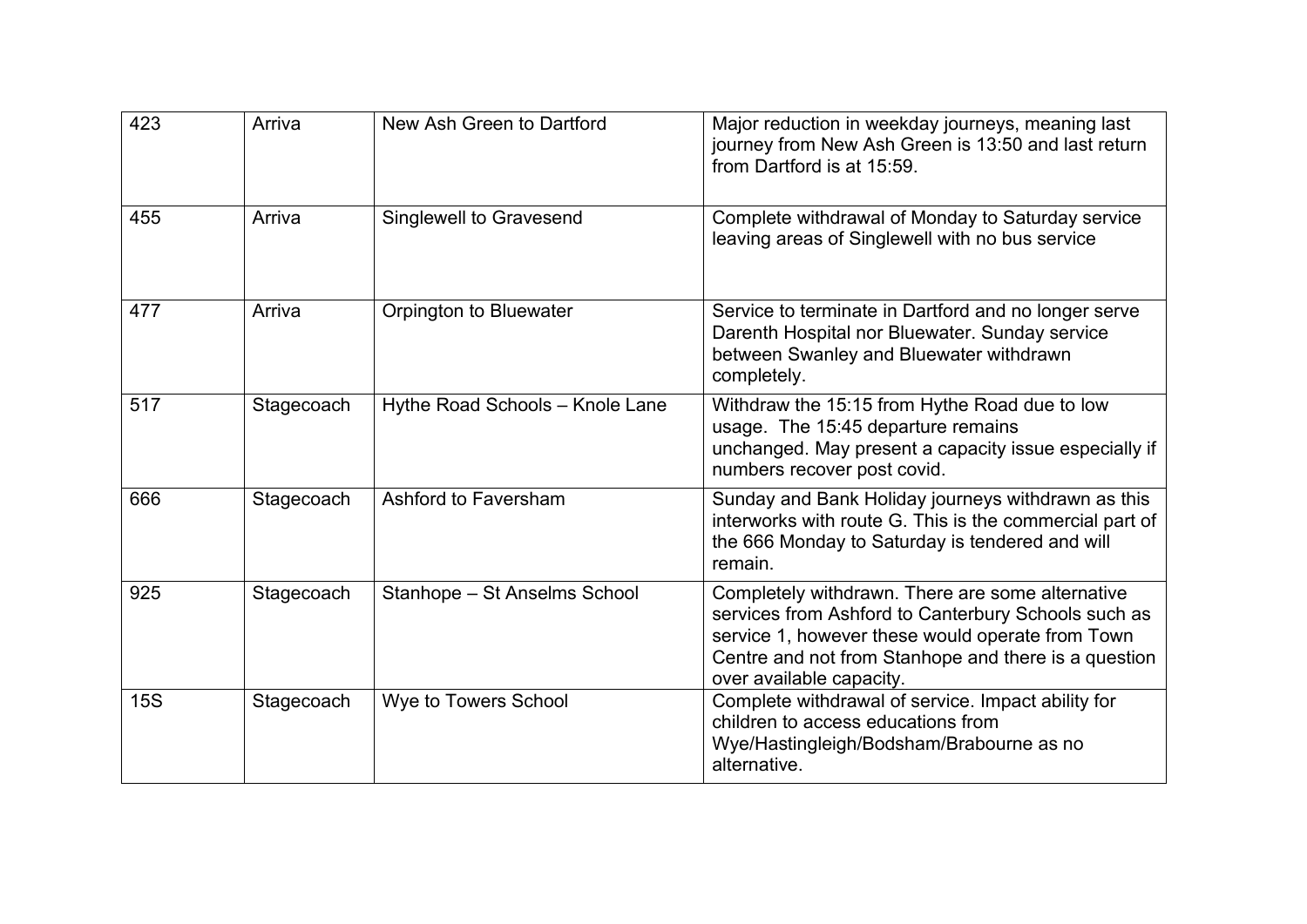| 2A                             | Stagecoach | Tenterden - Ashford                                  | Peak school journeys to and from Homewood School<br>will be covered with one bus, instead of two. This<br>reflects the overall loadings along this route. Minimal<br>impact although potential capacity issue if number<br>recover post pandemic. |
|--------------------------------|------------|------------------------------------------------------|---------------------------------------------------------------------------------------------------------------------------------------------------------------------------------------------------------------------------------------------------|
| 6A                             | Arriva     | Hale Street to Tunbridge Wells                       | Complete withdrawal of weekday 6A service. Service<br>6 continues to serve all Ares of the route but<br>frequency between Hale Street and Tunbridge Wells<br>reduced from half hourly to hourly.                                                  |
| 6A                             | Arriva     | East Packham to Tunbridge Wells                      | 6A withdrawn with loss of service for East Packham.<br>Five Oak Green and the top of Pembury.                                                                                                                                                     |
| 71A                            | Arriva     | New Hythe to Maidstone                               | Complete withdrawal of weekday 71A service.<br>Service 71 continues to serve the majority of the route<br>with a reduced frequency, but areas of New Hythe no<br>longer have a service.                                                           |
| <b>B</b> Line                  | Stagecoach | Kennington - Town Centre -<br><b>Bridgefield</b>     | Frequency reduction on Mondays to Saturdays from<br>15 to every 20 minutes. No changes to<br>Sundays. Minimal impact on users                                                                                                                     |
| G Line                         | Stagecoach | Godinton Park - Town Centre -<br><b>Orbital Park</b> | Service reduces to hourly but peak service<br>maintained.                                                                                                                                                                                         |
| <b>Knights Park</b><br>Shuttle | Compaid    | Knights Park to Tunbridge Wells                      | Service withdrawn.                                                                                                                                                                                                                                |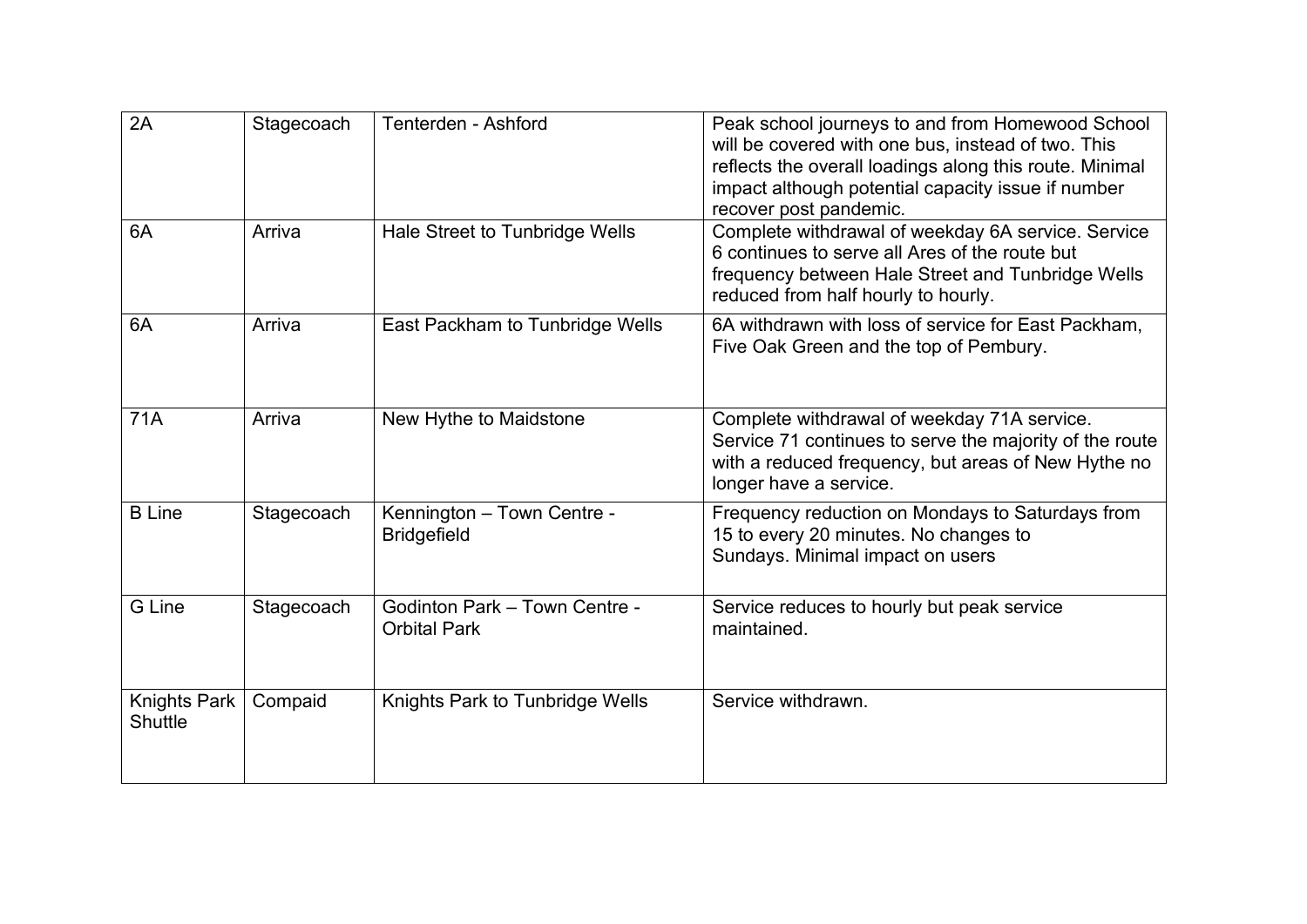| 360<br>361 | Chalkwell | Leysdown to Sheerness (Monday to<br>Sunday)<br>Sheerness to Rushenden (Monday to<br>Sunday) | The 360 and 361 services will have a revised timetable<br>Monday to Friday. The 360 will serve Eastchurch and<br>Elmley Prisons at visiting times (1400-1600) and will<br>divert via Thistle Hill during the peak to cover<br>withdrawal of the 367school journey.                                                                                                                                                                                                                                                                                        |
|------------|-----------|---------------------------------------------------------------------------------------------|-----------------------------------------------------------------------------------------------------------------------------------------------------------------------------------------------------------------------------------------------------------------------------------------------------------------------------------------------------------------------------------------------------------------------------------------------------------------------------------------------------------------------------------------------------------|
| 367        | Chalkwell | Sheerness to Warden Point (Monday<br>to Saturday)                                           | The 367 service will be slimmed down to operate one<br>return journey between school times only (0930-1400<br>approximately). This service will now operate Monday<br>to Friday so the Saturday service is completely<br>withdrawn. There is a loss of service for Warden<br>Point, along Warden Road and Thistle Hill who will<br>now only have one journey a day off peak. Service<br>360 will be diverted to serve Thistle Hill during the<br>peak for school children and this area is also well<br>served by several Travelmasters schools services. |

June 2022

| <b>Service No.</b> | <b>Operator</b> | <b>Route</b>                                      | <b>Summary of service and implications</b>                                                                                                                                                        |  |
|--------------------|-----------------|---------------------------------------------------|---------------------------------------------------------------------------------------------------------------------------------------------------------------------------------------------------|--|
| X4                 | Stagecoach      | Canterbury to Maidstone (Monday to  <br>Saturday) | Withdrawn meaning no direct link to/from Sittingbourne<br>for Abbey School. Luddenham School pm/Kiln<br>Court/Oare will have no service. X3 continues to link<br>Canterbury and Maidstone hourly. |  |
|                    | Stagecoach      | Canterbury to Herne Bay (Monday to<br>Saturday)   | Withdrawn except for off peak & Saturday service<br>between Herne Bay Station Station-Hillborough-Altira<br>Park. Broad Oak/Hoath/Maypole will have no service                                    |  |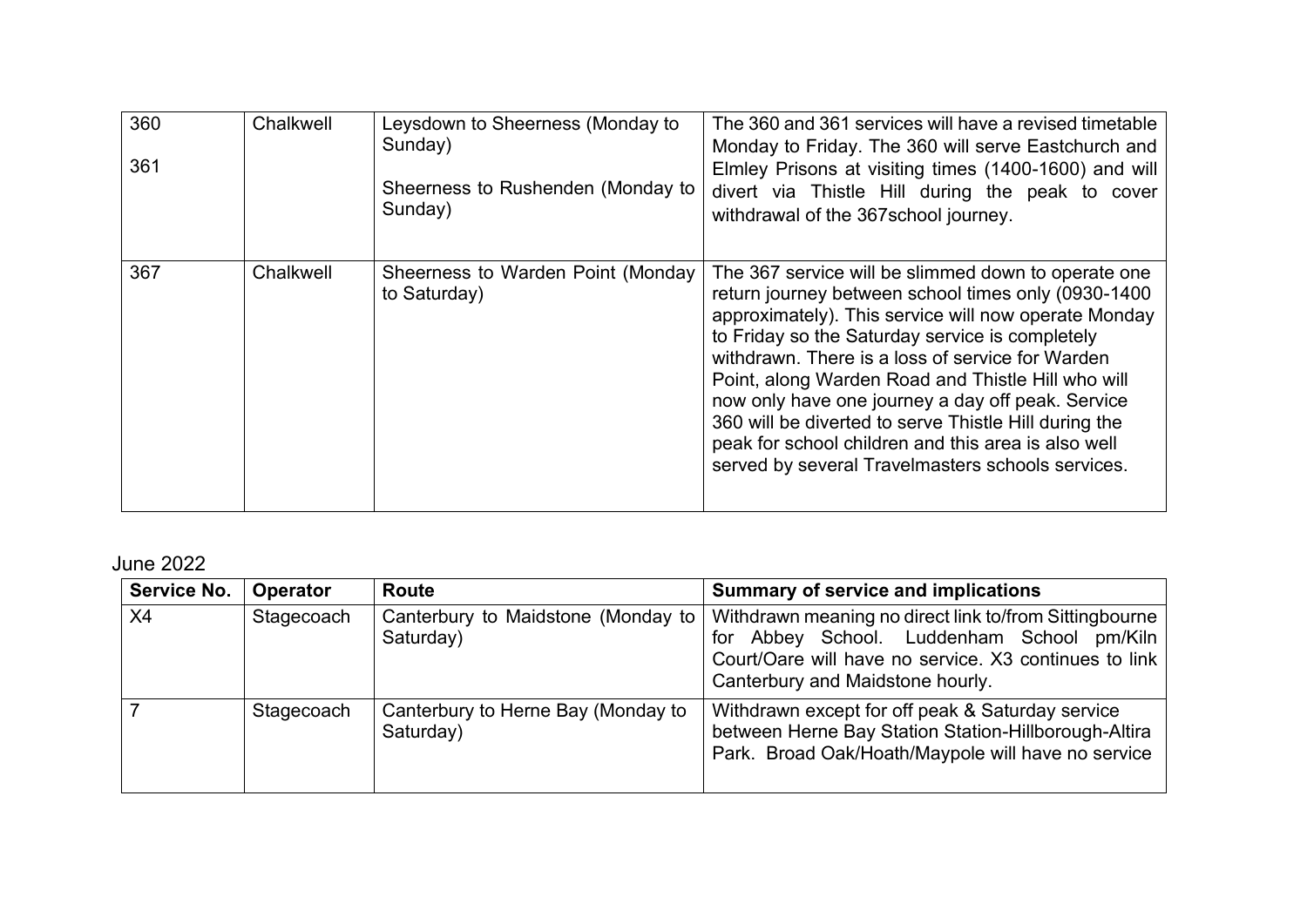| 27  | Stagecoach | <b>City Centre to Rough Common</b><br>(Monday to Saturday) | withdrawn. Rough Common will have no service                                                                                                                                                              |
|-----|------------|------------------------------------------------------------|-----------------------------------------------------------------------------------------------------------------------------------------------------------------------------------------------------------|
| 901 | Stagecoach | Herne Bay to Canterbury<br>(Schooldays)                    | Withdrawn and replaced by an extension of 917                                                                                                                                                             |
| 915 | Stagecoach | Yorkletts to Canterbury (Schooldays)                       | Afternoon journey withdrawn (Archbishops) due to<br>lack of patronage (average load 19)                                                                                                                   |
| 920 | Stagecoach | Canterbury High School to Broad Oak<br>(Schooldays)        | Withdrawn (Canterbury Academy) There is no<br>morning equivalent, displaced students can use<br>22/953 and 8/8A/Triangle as per the morning                                                               |
| 922 | Stagecoach | Whitstable to Spires Academy<br>(Schooldays)               | Service no longer serves Chestfield, Tyler Hill or<br>Hales Place. Revised service now goes via<br>Whitstable, Tankerton, Greenhill, Broomield and<br>Herne and will be operated by a different operator. |
| 953 | Stagecoach | Canterbury to Canterbury Academy<br>Feeder (Schooldays)    | 0820 withdrawn (Capacity on other shuttles)                                                                                                                                                               |
| 954 | Stagecoach | Canterbury to Archbishops School<br>Feeder (Schooldays)    | 0810 withdrawn (Capacity on other shuttles)                                                                                                                                                               |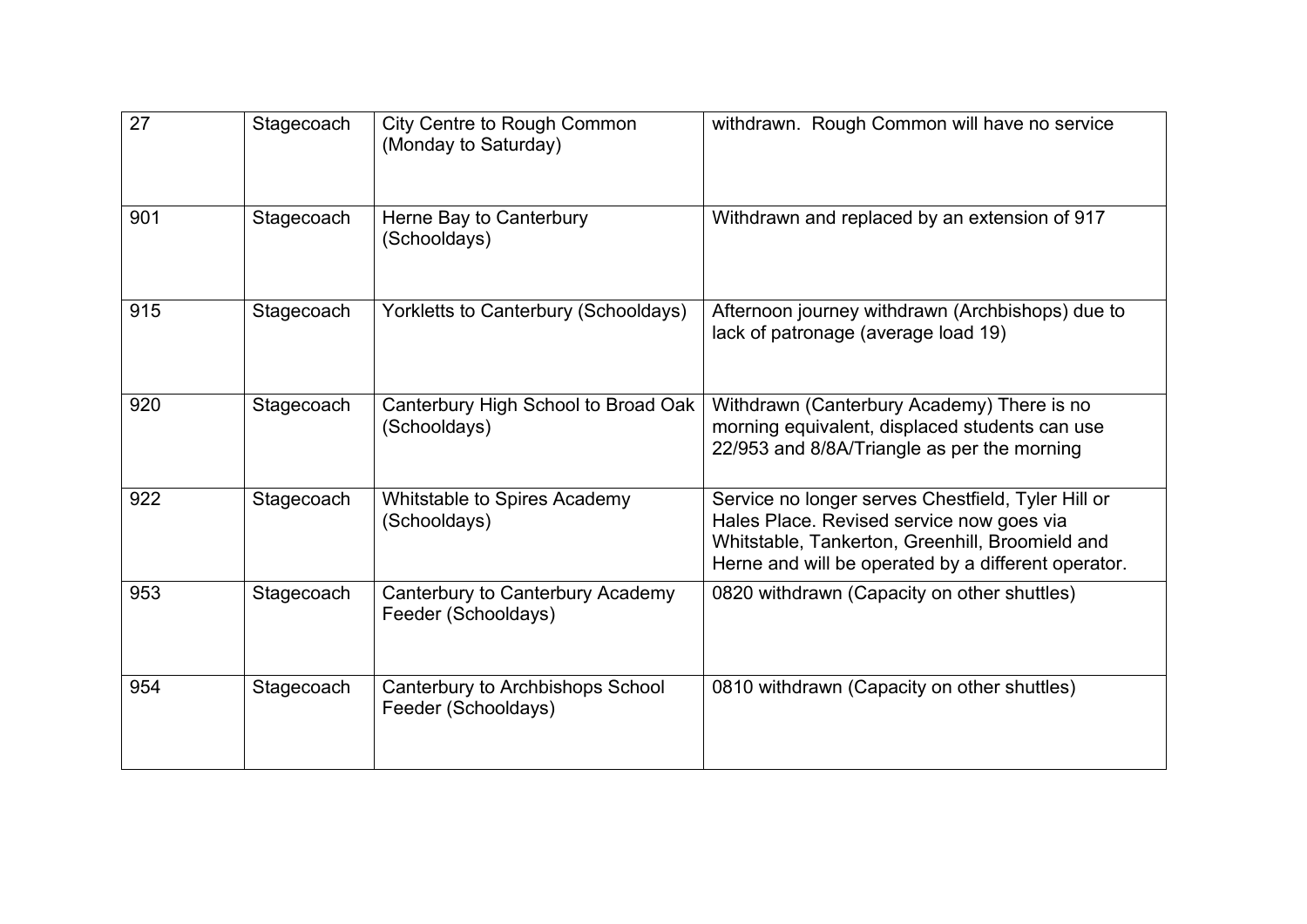| 955                              | Stagecoach | Canterbury – St Anselms and Simon<br>Langton Girls Schools Feeder<br>(Schooldays)                                               | 955 0828 withdrawn (Capacity on other shuttles)                                                                                                                                                                                                                                                                                                                                                                                                                      |  |
|----------------------------------|------------|---------------------------------------------------------------------------------------------------------------------------------|----------------------------------------------------------------------------------------------------------------------------------------------------------------------------------------------------------------------------------------------------------------------------------------------------------------------------------------------------------------------------------------------------------------------------------------------------------------------|--|
| 956                              | Stagecoach | Spring Lane to Spires Academy                                                                                                   | Reduced to one bus.                                                                                                                                                                                                                                                                                                                                                                                                                                                  |  |
| 991                              | Stagecoach | Swingfield Minnis to Dover<br>Christchurch Academy (Schooldays)                                                                 | 991 withdrawn, 992 diverted to serve Hawkinge                                                                                                                                                                                                                                                                                                                                                                                                                        |  |
| <b>UNI 1</b><br>UNI <sub>2</sub> | Stagecoach | Canterbury to University of Kent<br>(Monday to Sunday)<br>Canterbury to University of Kent to<br>Hales Place (Monday to Sunday) | Uni 1 The extra journeys that start variously at either<br>Canterbury East/Westgate Towers are withdrawn<br>(0837,0843,0929) and in the opposite direction from<br>campus (1305 & 1705). Uni 2 1515 ex-Canterbury<br>withdrawn. Evening service extended to Hales Place<br>with one per hour to run all year in replacement of 22A<br>evening service. Main daytime Saturday service<br>withdrawn as this largely duplicates Uni1 and only runs<br>as far as Darwin. |  |
| S <sub>11</sub>                  | Go-Coach   | Wilmington to Sevenoaks (School<br>days only)                                                                                   | Service withdrawn with unique sections of the S11<br>route served covered by variations to nearby services<br>S10, S12, and S13 together with minor changes to<br>the S4 and S41 within Sevenoaks.                                                                                                                                                                                                                                                                   |  |
| 403                              | Autocar    | Otford to<br>(School days<br>Tonbridge<br>only)                                                                                 | School day only service providing the only bus<br>transport between Otford and North Sevenoaks for<br>Tonbridge Students. To be withdrawn from 6 June<br>2022                                                                                                                                                                                                                                                                                                        |  |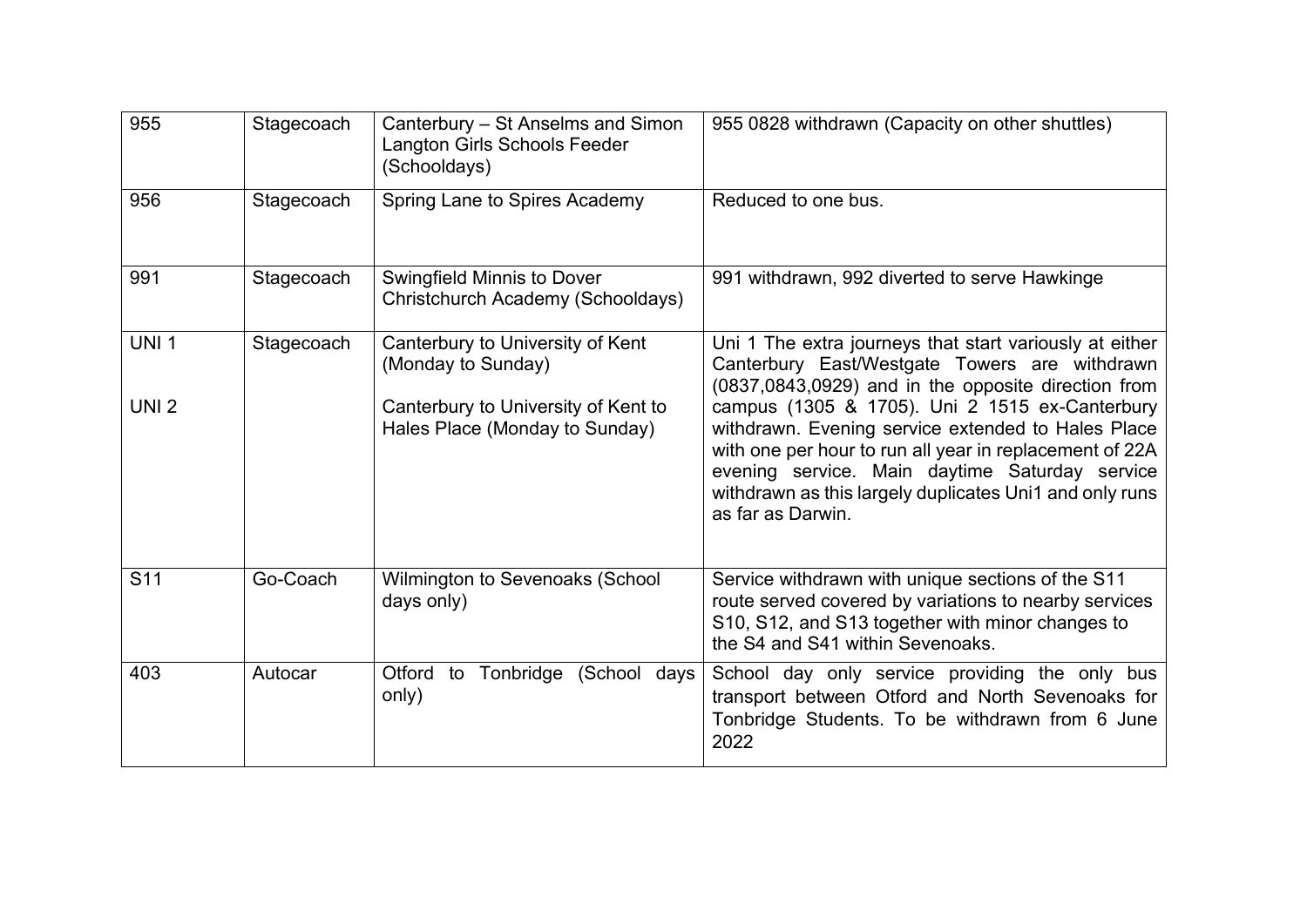|  | To provide continuation for the unique section of the<br>route, Arriva have agreed to vary one of their<br><sup>1</sup> Sevenoaks to Tonbridge Services. |
|--|----------------------------------------------------------------------------------------------------------------------------------------------------------|
|  |                                                                                                                                                          |

July 2022

| Service No. | Operator           | <b>Route</b>                                                 | <b>Summary of service and implications</b>                                                                                                                                                                              |
|-------------|--------------------|--------------------------------------------------------------|-------------------------------------------------------------------------------------------------------------------------------------------------------------------------------------------------------------------------|
| 230         | Autocar            | Tunbridge Wells to Tonbridge                                 | School day only service providing a unique route for<br>Tonbridge students through Fordcombe and<br>Penshurst.<br>Withdrawal of this service will leave these students                                                  |
|             |                    |                                                              | with no bus service to Tonbridge                                                                                                                                                                                        |
| 5A          | <b>Hams Travel</b> | <b>Staplehurst to Cranbrook</b>                              | Service to be withdrawn following the closure of High<br>Weald Academy.                                                                                                                                                 |
|             |                    |                                                              | Withdrawal will impact students travelling south to<br>Cranbrook School, meaning they would have to catch<br>the Arriva 5 service which is less appropriately timed.                                                    |
| 294         | <b>Hams Travel</b> | Peasmarsh – Northiam – Rolvenden<br>- Homewood School (SDO)  | Withdrawal of school service into Homewood School.<br>Carrying mix of student from Kent and East Sussex.<br>Some students will be left without a service to school.                                                     |
| 295         | <b>Hams Travel</b> | Hawkhurst - Sandhurst - Benendnen<br>- Homewood School (SDO) | Withdrawal of school service into Homewood School.<br>In some cases students from Benenden area can use<br>297 as an alternative but for children from Sandhurst<br>and Hawkhurst there is no alternative bus to school |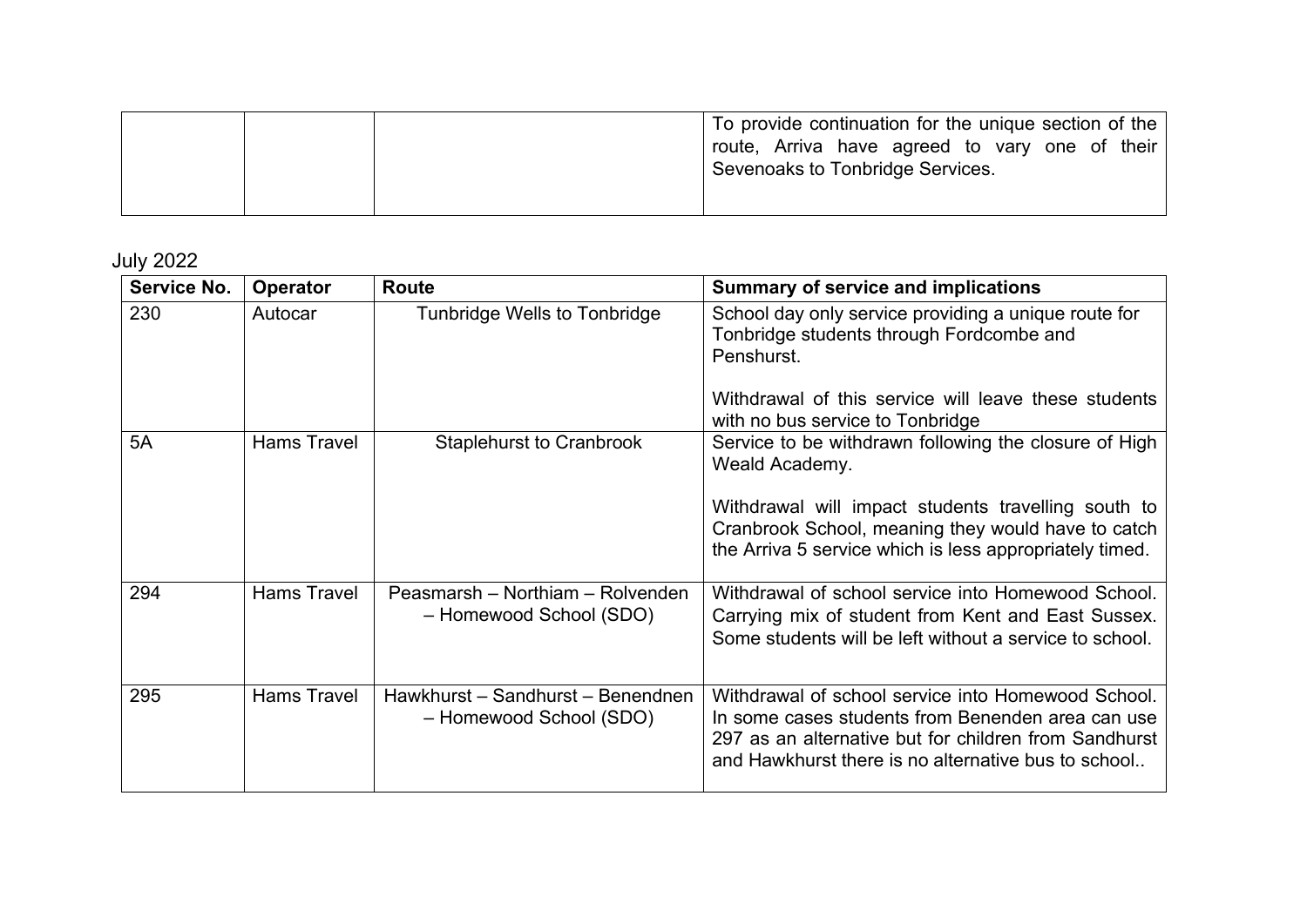| 208A | Autocar | Tonbridge – Pembury (Mon-Fri) | Service withdrawn. This will limit the capacity available<br>for students attending schools in Tonbridge. |
|------|---------|-------------------------------|-----------------------------------------------------------------------------------------------------------|
|------|---------|-------------------------------|-----------------------------------------------------------------------------------------------------------|

Summary of services proposed to be withdrawn from October

Timetables for the journeys that are affected, and a full list of all subsidised services are available from the consultation webpage or on request.

| <b>Service</b><br>No. | <b>Operator</b> | <b>Route</b>                                            | Summary of contract / service and impact of<br>withdrawing subsidy                                                                                                                                                 | <b>Estimated</b><br>saving |
|-----------------------|-----------------|---------------------------------------------------------|--------------------------------------------------------------------------------------------------------------------------------------------------------------------------------------------------------------------|----------------------------|
| 5                     | Arriva          | Maidstone to Sandhurst                                  | Withdrawal of Monday to Saturday evening service<br>between Maidstone and Sandhurst. The 18:44 from<br>Sandhurst and all later journeys would be cancelled.<br>Day time services are not covered by this contract. | £59,601                    |
| 6                     | Arriva          | East Peckham to<br><b>Tunbridge Wells</b>               | This contract provides for the diversion of the Sunday 6<br>service through Pembury, the remainder of the service<br>operates on a commercial basis.                                                               | £11,700                    |
| 6/645                 | Stagecoach      | Herne and Broomfield in to<br><b>Hillborough School</b> | The 08:19 journey from Herne to Hillborough School<br>via Broomfield and the return journey in the afternoon<br>would be withdrawn.                                                                                | £27,659                    |
| 8                     | Chalkwell       | Sittingbourne to Kenilworth<br>Court / Conyer           | Withdrawal of six off peak journeys, Monday to Friday<br>operating between Sittingbourne, Borden, Kenilworth<br>Court, Bapchild and Teynham plus the 15:20 from<br>Sittingbourne Community College to Teynham.     | £313,698                   |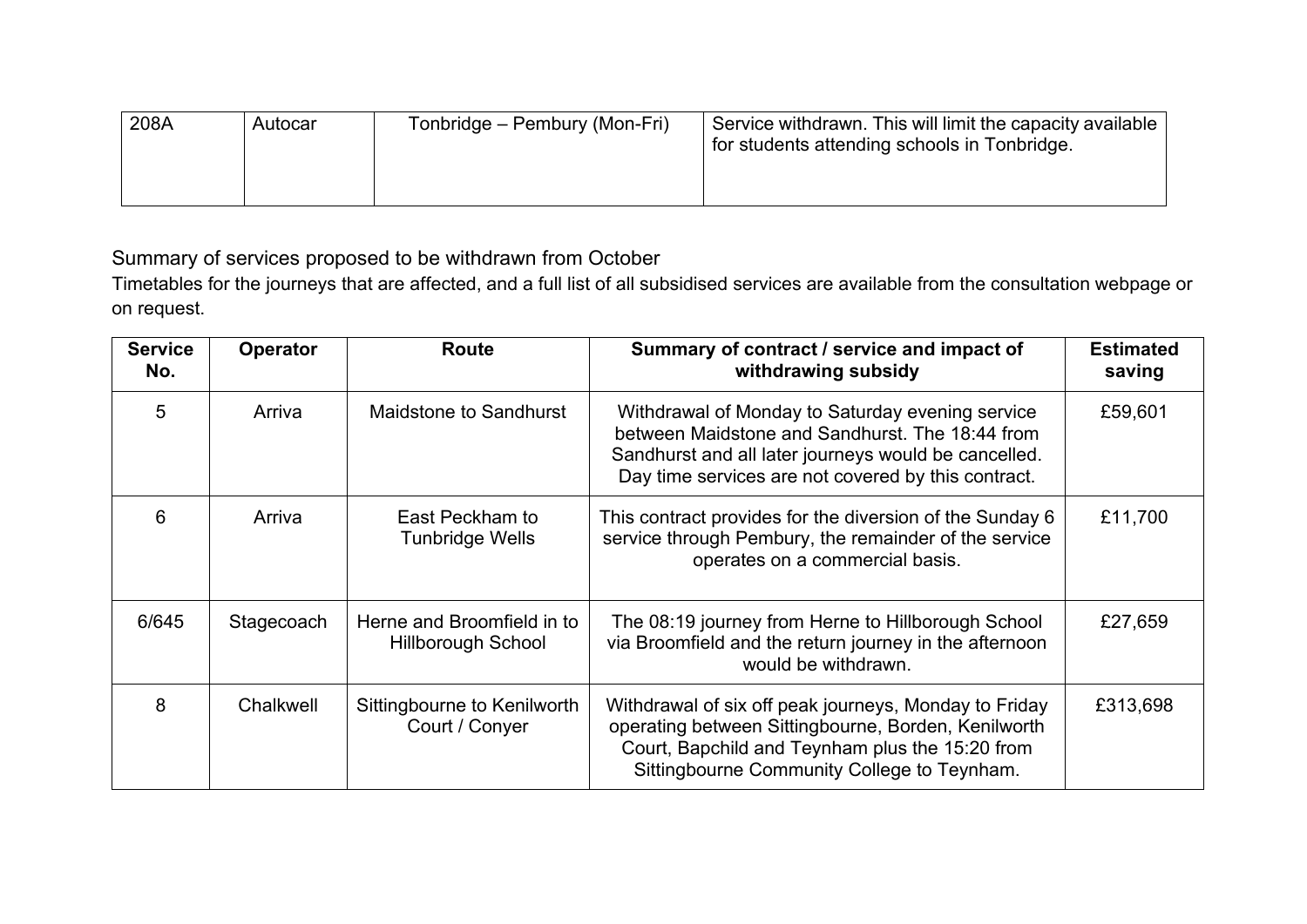| 9               | Chalkwell  | Sittingbourne Town service                                                                  | Withdrawal of the whole service, which operates on<br>Mondays to Saturdays for Kenilworth Court, Bell Road<br>and Northwood Avenue.                                                                              | Included<br>above |
|-----------------|------------|---------------------------------------------------------------------------------------------|------------------------------------------------------------------------------------------------------------------------------------------------------------------------------------------------------------------|-------------------|
| 343/344/<br>345 | Chalkwell  | Newnham, Doddington,<br>Lynsted, Teynham,<br><b>Bapchild and Conyer to</b><br>Sittingbourne | Withdrawal of all three services in their entirety. The<br>service operates Monday to Saturday providing the<br>only public transport for rural parts of Sittingbourne<br>including journeys for schoolchildren. | Included<br>above |
| 13              | Nu-Venture | Hollingbourne to<br>Maidstone                                                               | Withdrawal of the current Saturday service operating<br>between Hollingbourne and Park Wood (for<br>connections to Maidstone) via Leeds and Langley.<br>Monday to Friday service continues unchanged.            | £25,391           |
| 17              | Stagecoach | <b>Folkestone to Canterbury</b>                                                             | Withdrawal of four journeys operating Monday to<br>Saturday evening between Folkestone and Canterbury<br>starting with the 19:40 from Folkestone. Daytime<br>services not covered by this contract.              | £46,613           |
| 24              | Autocar    | Sandhurst to Maidstone                                                                      | Withdrawal of Tuesday only 09:30 journey from<br>Sandhurst to Maidstone and the return journey at 13:20<br>from Maidstone.                                                                                       | £15,469           |
| 58              | Nu-Venture | Addington, Ryarsh,<br>Trottiscliffe, Birling to<br>Maidstone (Mondays to<br>Saturdays)      | Withdrawal of the whole Monday to Saturday service<br>which provides the only public transport for villages to<br>the west of West Malling, including journeys for<br>schoolchildren.                            | £84,915           |
| 59              | Nu-Venture | Grafty Green, Ulcombe,<br>Kingswood, Chart Sutton<br>to Maidstone                           | Withdrawal of the whole service which operates<br>Monday to Saturday between Grafty Green and Park<br>Wood (for connections to Maidstone). Service 89                                                            | £126,000          |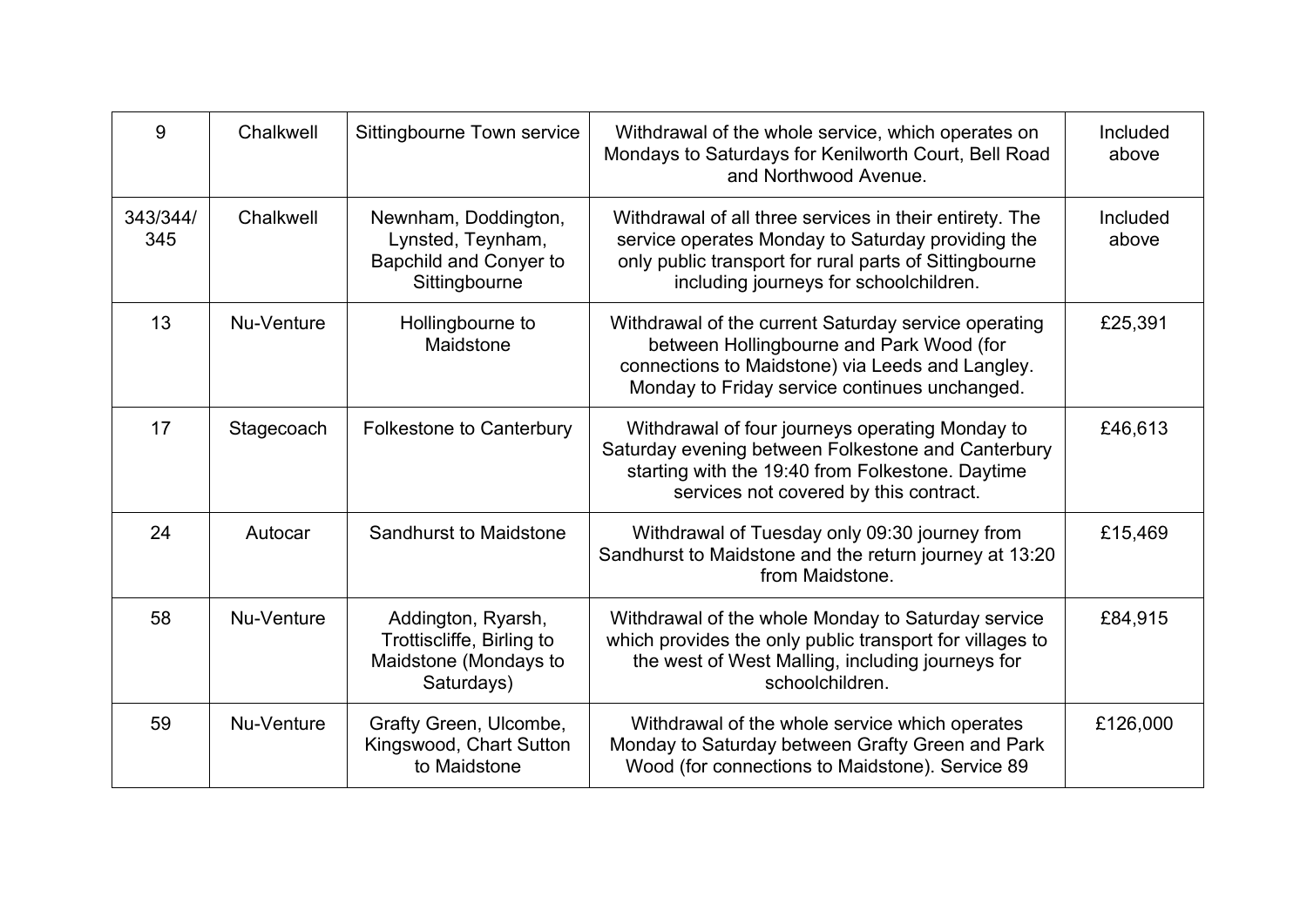|               |            |                                                    | School journeys from the same area are not covered by<br>this contract.                                                                                                                                               |                   |
|---------------|------------|----------------------------------------------------|-----------------------------------------------------------------------------------------------------------------------------------------------------------------------------------------------------------------------|-------------------|
| 61/61A        | Stagecoach | Aycliffe, Dover Town<br>Centre, River to Whitfield | Withdrawal of three Monday to Saturday evening<br>journeys starting with the 18:18 from Whitfield. Daytime<br>service not included as part of this contract.                                                          | £33,477           |
| 70            | Nu-Venture | Borough Green, Platt,<br>Offham to Larkfield       | Withdrawal of all journeys on service 70 which provides<br>eight off peak journeys for Borough Green, Platt and<br>Offham.                                                                                            | £61,851           |
| 502           | Nu-Venture | West Malling to Wrotham<br>School                  | Withdrawal of the 502 service from West Malling to<br>Wrotham School.                                                                                                                                                 | Included<br>above |
| 88            | Nu-Venture | Maidstone to Kings Hill                            | Withdrawal of the commuter service operating Monday<br>to Friday from Maidstone to Kings Hill via Barming and<br>Wateringbury providing one journey in the morning and<br>two journeys in the afternoon.              | £30,444           |
| 90/61/61<br>A | Stagecoach | Aycliffe, Dover Town<br>Centre, River to Whitfield | Withdrawal of Sunday evening service including the<br>18:28 journey from Aycliffe and all later journeys. The<br>rest of this service before this time and other days of<br>the week is not covered by this contract. | £10,296           |
| 111           | Stagecoach | Ashford to Folkestone                              | Withdrawal of Thursday only service also operating via<br>Mersham, Aldington, Lympne, West Hythe and<br>Burmarsh.                                                                                                     | £13,007           |
| 123           | Stagecoach | <b>Biddenden to Ashford</b>                        | Withdrawal of the whole service operating Monday to<br>Friday to Ashford from Smarden, Pluckley, Egerton and                                                                                                          | £85,627           |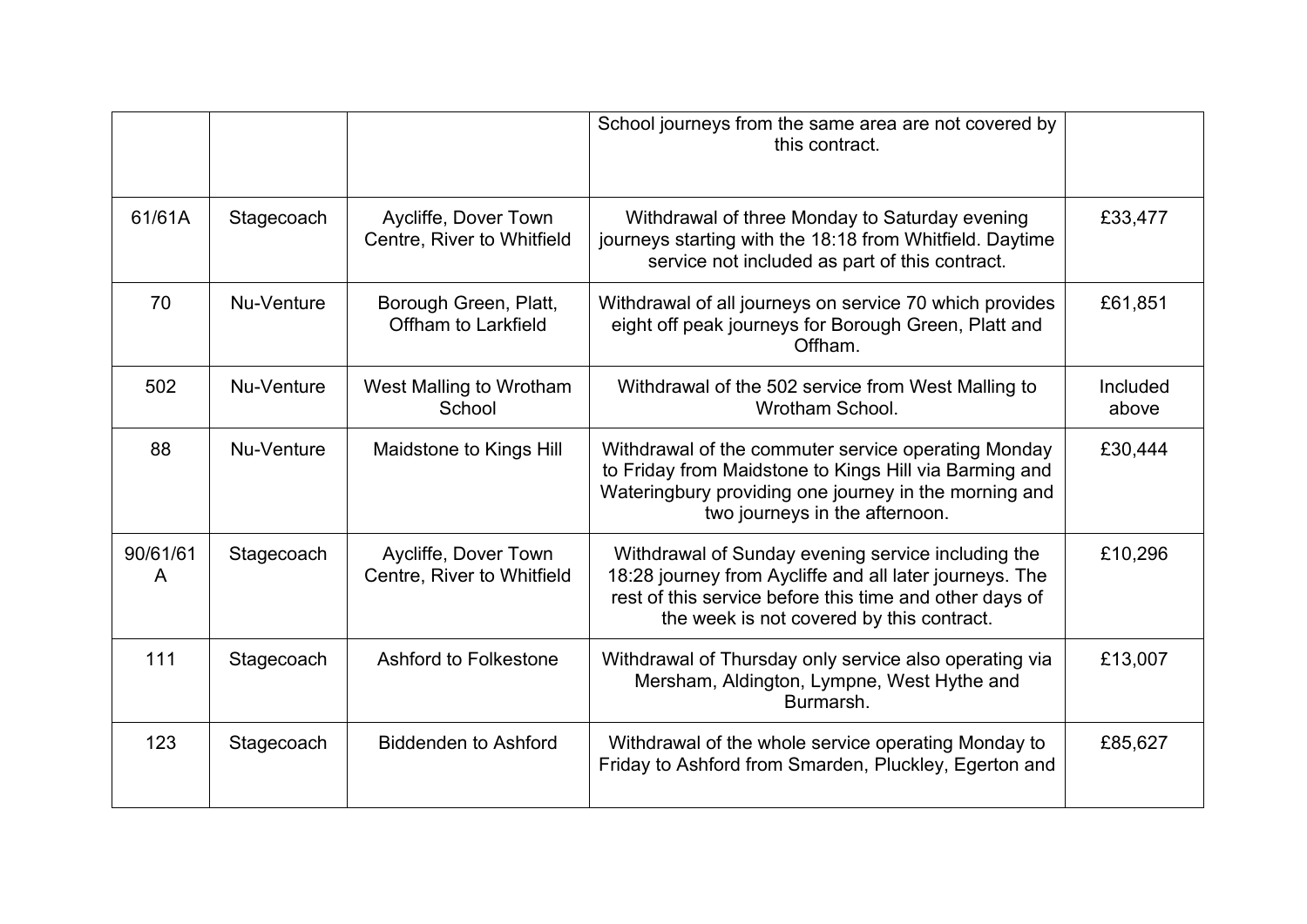|         |          |                                                                | Hothfield, including journeys to and from Ashford<br>schools.                                                                                                              |          |
|---------|----------|----------------------------------------------------------------|----------------------------------------------------------------------------------------------------------------------------------------------------------------------------|----------|
| 208     | Go-Coach | East Peckham, Tonbridge<br>to Pembury                          | Withdrawal of all Monday to Saturday Go Coach<br>journeys on the 208 service. However, a parallel 208<br>service on this route will continue to be provided by<br>Autocar. | £182,767 |
| 222     | Autocar  | Wrotham, Ightham,<br>Borough Green,<br>Shipbourne to Tonbridge | Withdrawal of four journeys Monday to Friday and all<br>Saturday journeys. Other Monday to Friday journeys,<br>including those at school times will continue.              | £40,500  |
| 255     | Autocar  | Benenden to Tunbridge<br>Wells                                 | Withdrawal of three day a week (Wednesday, Friday<br>and Saturday) service between Benenden and<br>Tunbridge Wells via Hawkhurst, Flimwell and<br>Lamberhurst.             | £23,034  |
| 266     | Autocar  | Kilndown to Maidstone                                          | Withdrawal of Tuesday only service between Kilndown<br>and Maidstone via Horsemonden, Claygate,<br>Laddingford and Nettlestead.                                            | £11,115  |
| 277     | Arriva   | Henwood Green to<br><b>Tunbridge Wells</b>                     | Withdrawal of one early morning journey operating<br>Monday to Friday leaving Stone Court Lane at 06:37.                                                                   | £6,281   |
| 292/299 | Autocar  | <b>Tenterden to Sandhurst</b><br>and Tonbridge to<br>Tenterden | Withdrawal of the 292 Tenterden to Sandhurst and 299<br>Tonbridge to Tenterden services which provide one<br>return journey each operating on Fridays only.                | £14,498  |
| 293     | Autocar  | Tunbridge Wells to Rye                                         | Withdrawal of Thursday only bus service to Rye<br>operating via; Lamberhurst, Kilndown, Flimwell,<br>Hawkhurst, Benenden, Rolvenden and Appledore.                         | £15,498  |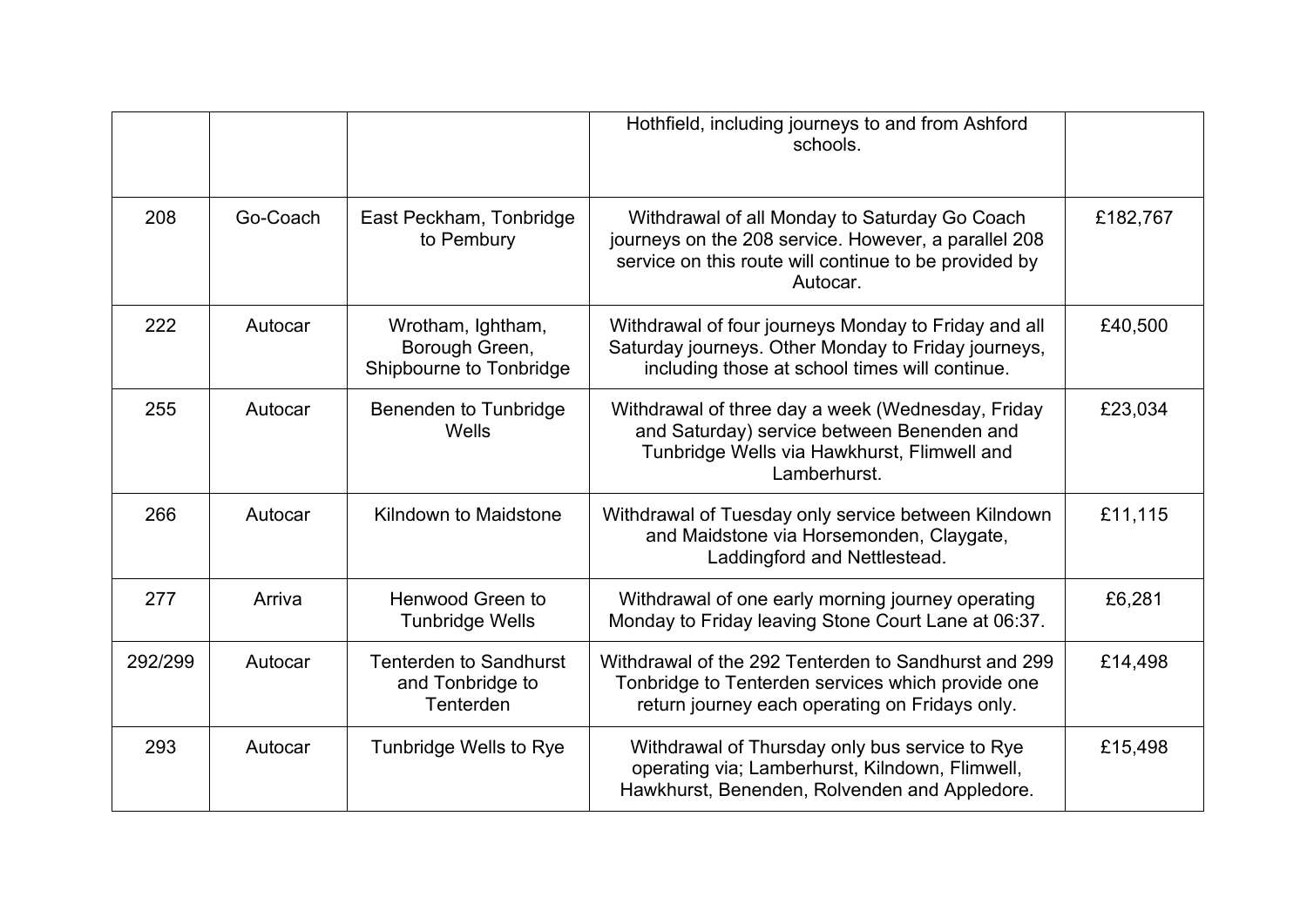| 296             | Autocar             | Paddock Wood to<br>Tunbridge Wells                    | Withdrawal of the 296 service which operates on<br>Monday, Thursday and Saturday between Paddock<br>Wood and Tunbridge Wells via Horsmonden, Brenchley<br>and Kippings Cross.                                                | £25,720           |
|-----------------|---------------------|-------------------------------------------------------|------------------------------------------------------------------------------------------------------------------------------------------------------------------------------------------------------------------------------|-------------------|
| 332             | Chalkwell           | Stockbury, Yelsted to<br>Sittingbourne schools        | Withdrawal of school day only service to Sittingbourne<br>schools.                                                                                                                                                           | £43,055           |
| 360             | Chalkwell           | Leysdown to Sheerness<br>and Queenborough             | Withdrawal of the whole Sunday service operating<br>between Leysdown and Sheerness. The Monday to<br>Saturday service is not covered by this contract.                                                                       | £31,779           |
| 433             | Arriva              | Bluewater, Longfield,<br>Hartley to New Ash Green     | Withdrawal of the whole Sunday service. The Monday<br>to Saturday service is not covered by this contract.                                                                                                                   | £34,005           |
| 489             | Arriva              | New Ash Green,<br>Southfleet, Longfield,<br>Gravesend | Withdrawal of the whole Sunday service. The Monday<br>to Saturday service is not covered by this contract.                                                                                                                   | Included<br>above |
| 474/5           | Go Coach            | <b>Bluewater to Longfield</b>                         | Withdrawal of the whole service which runs Monday to<br>Saturday, operating a circular service between<br>Bluewater and Longfield via Bean, Betsham, Southfleet<br>and New Barn.                                             | £114,847          |
| 541/542/<br>544 | Regent's<br>Coaches | Dover, Deal, Sandwich to<br>Canterbury                | Withdrawal of all 541, 542 and 544 journeys which<br>operate on different days from Monday to Saturday for<br>these rural parts of Dover. This includes the<br>cancellation of the 541 journey to Adisham Primary<br>School. | £81,270           |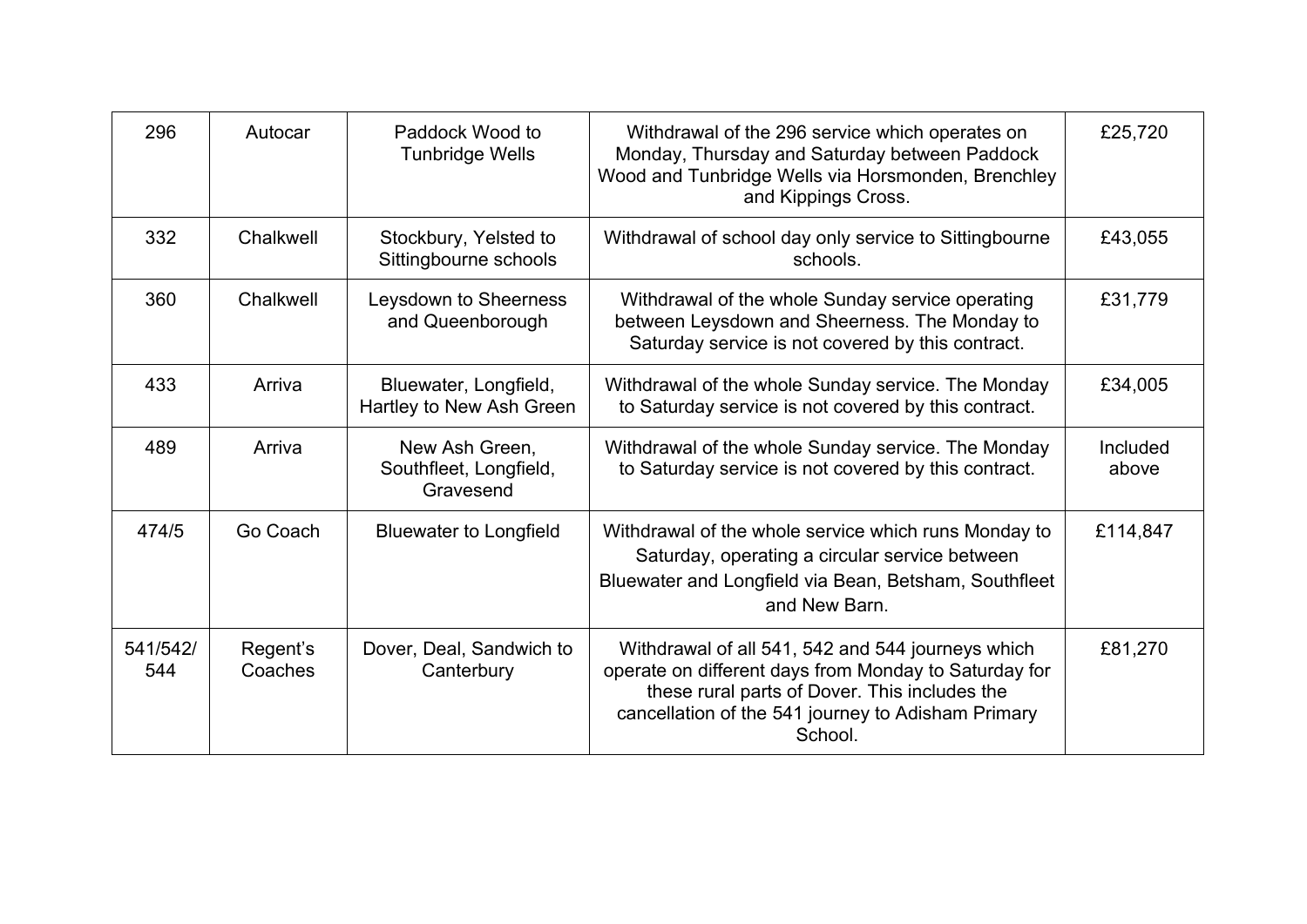| 662                      | Chalkwell                          | Teynham to Faversham<br>schools             | Withdrawal of school day only service.                                                                                         | £62,069           |
|--------------------------|------------------------------------|---------------------------------------------|--------------------------------------------------------------------------------------------------------------------------------|-------------------|
| 664                      | Chalkwell                          | Conyer to Lynstead<br><b>Primary School</b> | Withdrawal of school day only service.                                                                                         | Included<br>above |
| 666                      | Chalkwell                          | <b>Faversham to Sheldwich</b><br>School     | Withdrawal of school day only service.                                                                                         | Included<br>above |
| 634                      | Regents<br>Coaches                 | <b>Studd Hill to Beltinge</b>               | Withdrawal of shopper service which operates between<br>Studd Hill and Beltinge on a Thursday only.                            | £14,281           |
| 954                      | Regents<br>Coaches                 | <b>Birchington to Sandwich</b><br>schools   | Withdrawal of school day only service.                                                                                         | £47,500           |
| Detling<br>Shopper       | Compaid                            | Detling to Maidstone                        | Withdrawal of Monday to Friday shopper bus from<br>Detling Village to Maidstone.                                               | £37,469           |
| E1                       | Go Coach                           | <b>Edenbridge Town Service</b>              | Withdrawal of the whole Monday to Friday circular<br>service around Edenbridge.                                                | £141,363          |
| HC <sub>3</sub>          | <b>Clarkes</b><br><b>Minibuses</b> | Dunton Green to Hugh<br>Christie            | Withdrawal of school day only service.                                                                                         | £43,700           |
| HS7/HS8                  | Chalkwell                          | <b>Charing to Homewood</b><br>School        | Withdrawal of school services from Charing, Pluckley,<br>Smarden and Biddenden into Homewood School.                           | £121,450          |
| Sandwic<br>h.<br>Connect | <b>Britannia</b>                   | Staple, Sandwich,<br>Northbourne            | Withdrawal of the Sandwich Connect service which<br>operates Monday to Friday to Sandwich from<br>Northbourne, Staple and Ash. | £51,657           |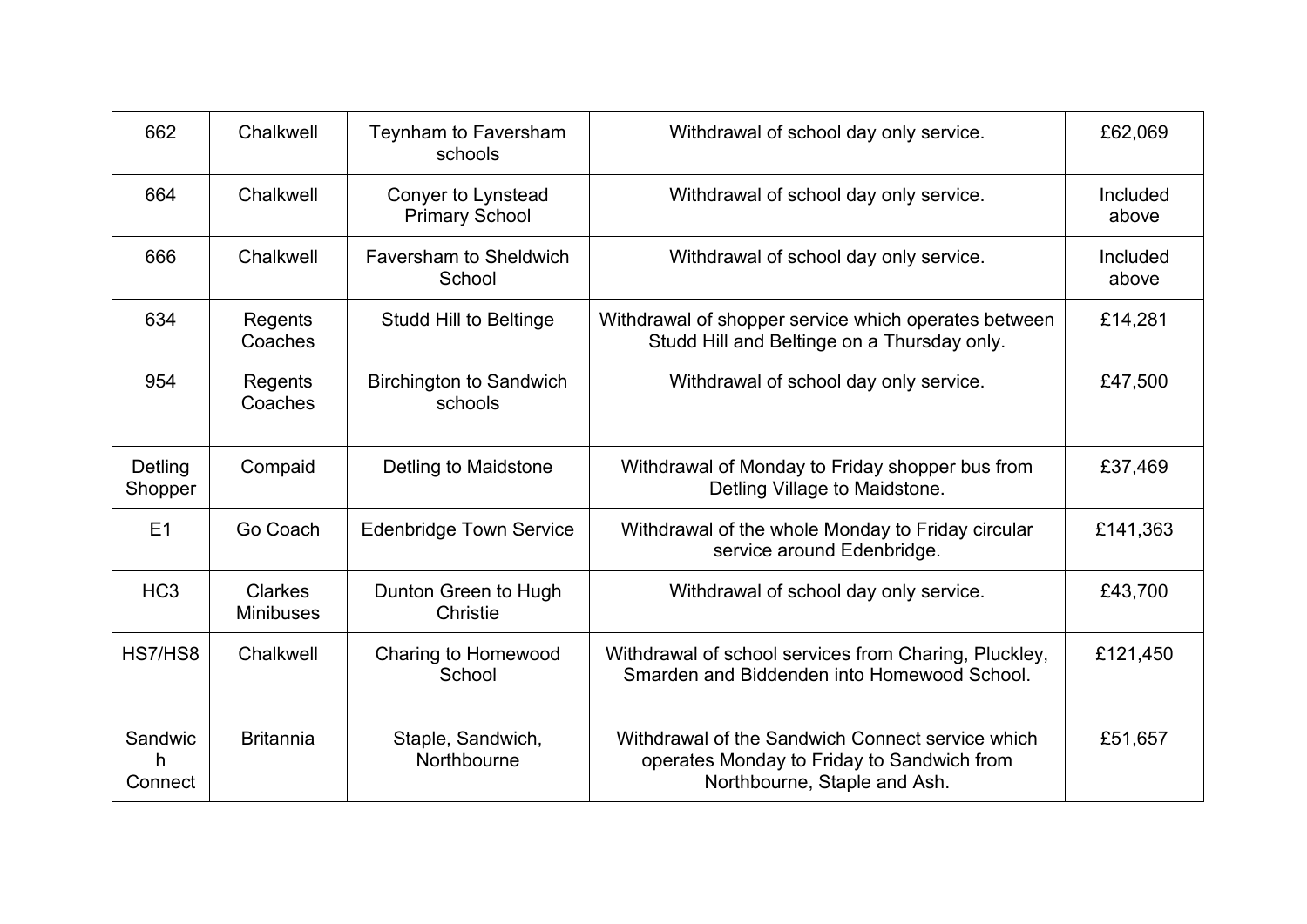| S <sub>4</sub>                          | Go Coach                       | Edenbridge to Ide Hill                                      | Withdrawal of school day only service.                                                                                                                                                                  | £81,686  |
|-----------------------------------------|--------------------------------|-------------------------------------------------------------|---------------------------------------------------------------------------------------------------------------------------------------------------------------------------------------------------------|----------|
| Tenterde<br>n Hopper<br>Service         | <b>Tenterden</b><br>Social Hub | Tenterden Village service                                   | Withdrawal of the Tenterden Hopper Service which<br>operates Monday to Friday and on four different routes<br>to various villages just outside of Tenterden.                                            | £50,934  |
| TW <sub>9</sub>                         | Go Coach                       | Langton Green to<br><b>Tunbridge Wells</b>                  | Withdrawal of school day only service.                                                                                                                                                                  | £38,170  |
| X1/X2                                   | Arriva                         | Kings Hill to Maidstone                                     | Withdrawal of the whole Monday to Friday service<br>linking Kings Hill with Maidstone and West Malling<br>Station including an express link for students attending<br>Maidstone schools.                | £207,721 |
| Ashford<br>Kent<br>Karrier              | Compaid                        | Kent Karrier for the<br><b>Ashford District</b>             | Withdrawal of Kent Karrier. It is a membership-based<br>dial-a-ride service offering transport for those in<br>isolated rural areas or who because of age or disability<br>cannot use buses and trains. | £59,138  |
| Maidston<br>e Kent<br>Karrier           | Compaid                        | Kent Karrier for the<br><b>Maidstone District</b>           | Withdrawal of Kent Karrier. It is a membership-based<br>dial-a-ride service offering transport for those in<br>isolated rural areas or who because of age or disability<br>cannot use buses and trains. | £83,853  |
| <b>North</b><br>West<br>Kent<br>Karrier | Compaid                        | <b>Kent Karrier for Dartford</b><br>and Gravesham Districts | Withdrawal of Kent Karrier. It is a membership-based<br>dial-a-ride service offering transport for those in<br>isolated rural areas or who because of age or disability<br>cannot use buses and trains. | £64,439  |